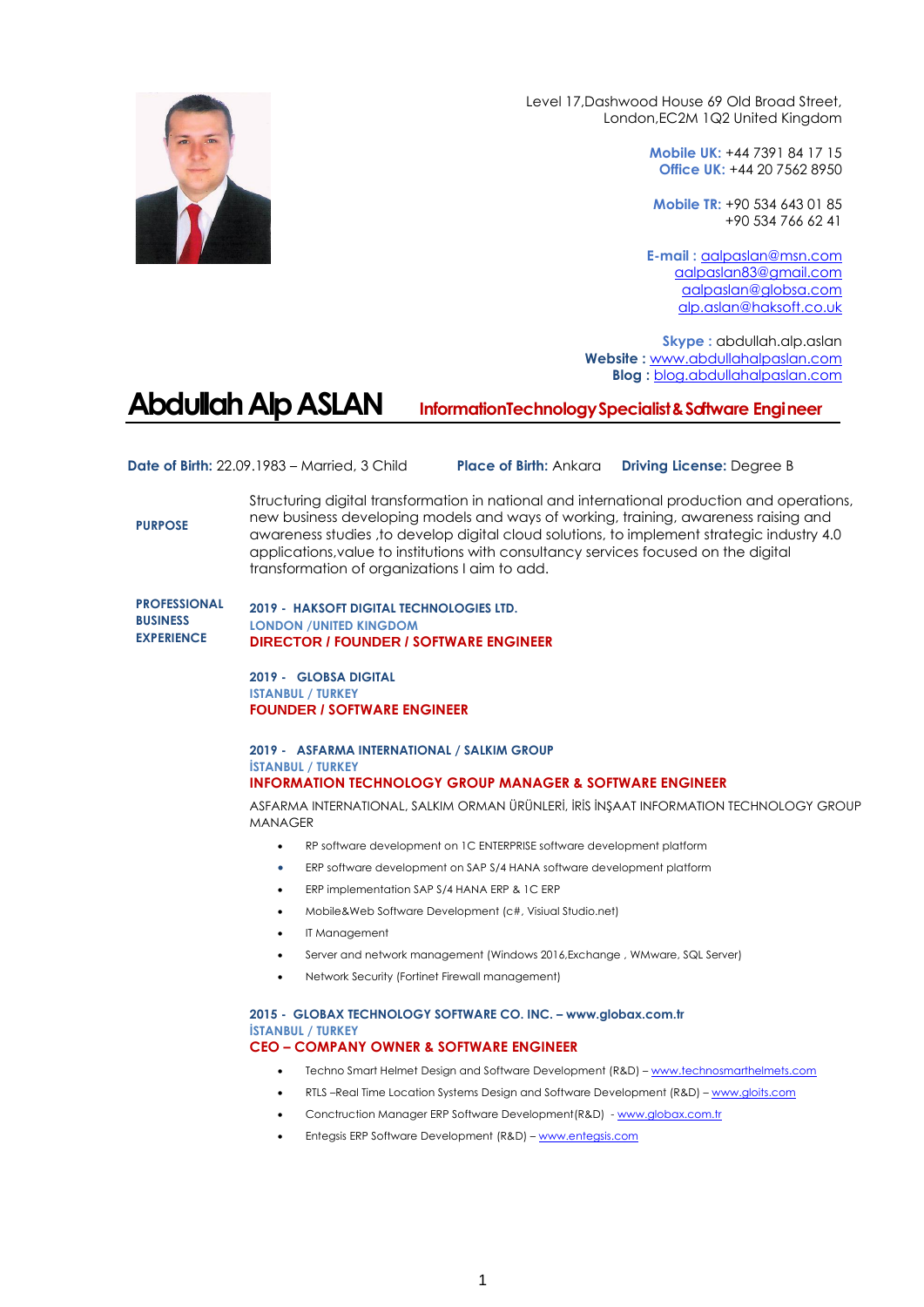#### **2011 – 2015 CALIK HOLDING - Gap Construction Co. Inc. ASGABAT/ TURKMENISTAN INFORMATION TECHNOLOGY CHIEF & SOFTWARE ENGINEER**

- Turkmenistan Zone Management of the IT team of 6 people
- Region of Turkmenistan's decision to give planning and procurement of IT Equipment
- Server and network management (Windows 2003,Exchange 2010, WMware)
- Network Security (Junipper Firewall management)
- Satellite Network installations and management of Turkmenistan Zone
- GAP Construction Company management and software development operations in the software department staff (DocumentManagement System, IT Unit for technical support and Inventory Management Software, Contract Management Software, SAP ERP Software Management System and the inclusion of additional modules(ABAP, MICROSOFT.NET PLATFORM, MICROSOFT SQL SERVER, VISUAL STUDIO.NET, ASP.NET, ADO.NET, XML AND XML WEB SERVISES C#.NET)
- IT units within the IT training team, especially all GAP Construction to organize and provide necessary training as an instructor.
- Developing and adaptating to the system Personnel Tracking System Software (MICROSOFT.NET PLATFORM, MICROSOFT SQL SERVER, VISUAL STUDIO.NET, ASP.NET, ADO.NET, XML AND XML WEB SERVISES C# NET)

#### **2010 - 2011 SUMMA GROUP - Summa Construction Co. Inc. LIBYA AND RUSSIA INFORMATION TECHNOLOGY CHIEF & SOFTWARE ENGINEER**

- Region of Libya and Russia's decision to give planning and procurement of IT Equipment
- Server and network management (Windows 2003,Exchange 2010, WMware)
- IT units within the IT training team, especially the Summa as a trainer to organize and provide the necessary training.
- Group companies in software development (WEB-BASED (ASP.NET,C#,SQL SERVER)
- Other countries in the world of IT infrastructure projects, planning

### **2009 - 2010 POLIMEKS HOLDING – Polimeks Construction Co. Inc. ASGABAT / TURKMENISTAN**

#### **INFORMATION TECHNOLOGY CHIEF & SOFTWARE ENGINEER**

- Region of Turkmenistan's decision to give planning and procurement of IT Equipment
	- Server and network management (Windows 2003,Exchange 2010, WMware)
- Network Security (Junipper Firewall management)
- Satellite Network installations and management of Turkmenistan Zone
- Polimeks Company management and software development operations in the software department staff (DocumentManagement System, IT Unit for technical support and Inventory Management Software, Contract Management Software, ERP Software Management and the inclusion of additional modules
- IT units within the IT training team, especially all Polimeks to organize and provide necessary training as an instructor.

#### **2007 - 2009 ENFOTEK SOFTWARE CORP. - (Consultant) Part Time IZMIR INSTITUTE OF TECHNOLOGY – TURKEY EDUCATIONALIST - SOFTWARE DEVELOPER - R&D**

- Developing and adaptating to the system ERP Resource Planning and Business Processes Software (with software ERM)(Delphi & Microsoft SQL Server)
- ERM Software Development Platform Development Studies Research (Delphi & SQL Server)
- Project leader of academy distance learning E-Learning project
- [www.enfotek.com.tr](http://www.enfotek.com.tr/) web site development (ASP.NET, SQL Server)
- Distance education technology and distance education seminars (Public institutions, universities, companies)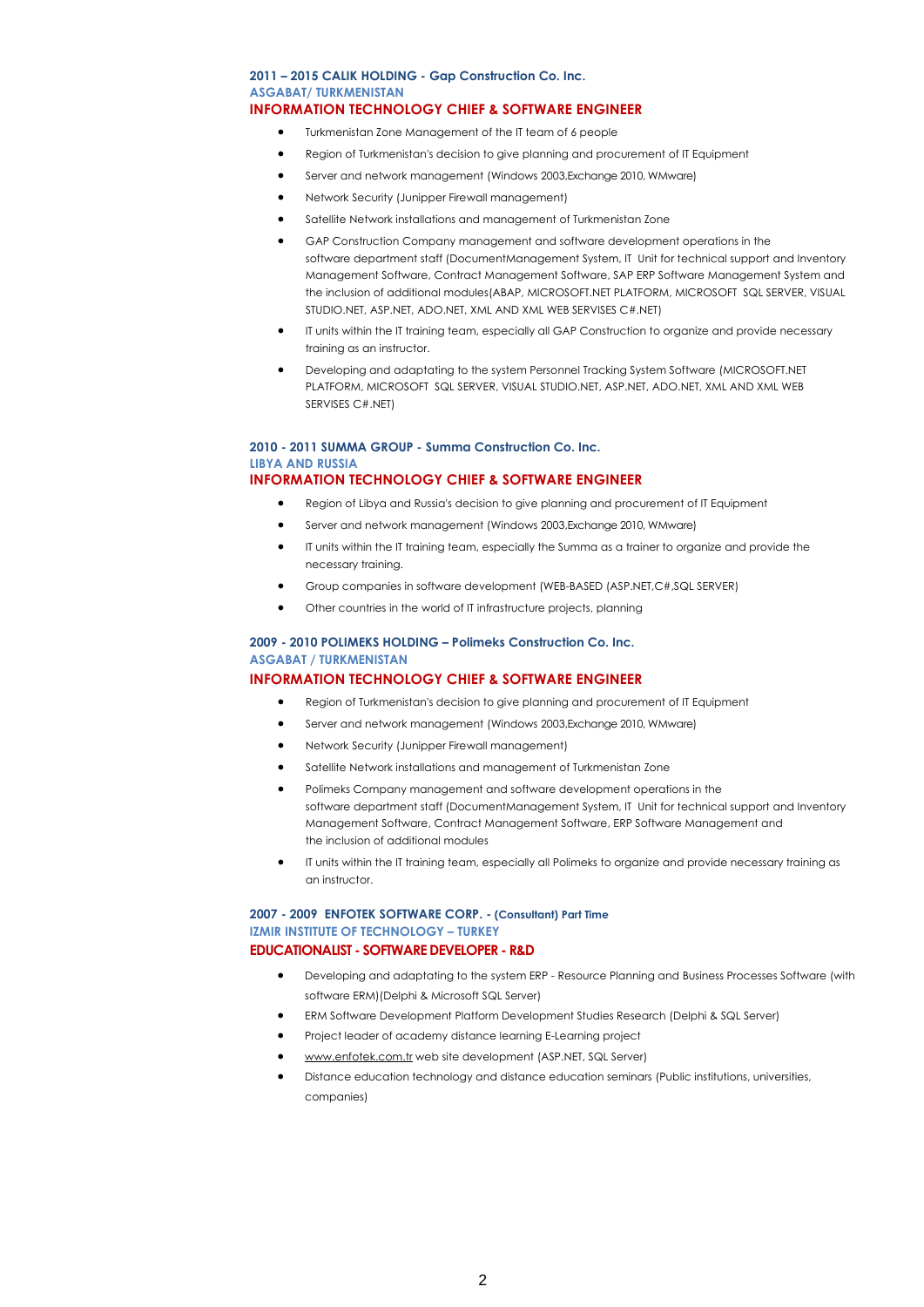#### **2008 - 2010 IZMIR ACADEMY (Microsoft Authorized Education Center - Part Time) IZMIR - TURKEY**

#### **EDUCATIONALIST & SOFTWARE DEVELOPER**

- Microsoft Certified Trainer Microsoft Certified Software Developer Training (MICROSOFT.NET PLATFORM, MICROSOFT SQL SERVER, VISUAL STUDIO.NET, ASP.NET, ADO.NET, XML AND XML WEB SERVISES C#.NET AND VB.NET)
- I served at developing Izmir Academy Education ERP and CRM Software as a project leader.
- I served as a project leader at Gezegenevi Turkey's first planeterium's CRM Customer Relations Management Software connected to Izmir Turkish College.
- Project leader of academy distance learning E-Learning project
- NATO Institutional Education Seminars (MICROSOFT OFFICE, WINDOWS, SQL SERVER).

#### **2006–2008 EGEREP TEXTILE corp. IZMIR - TURKEY IT MANAGER & SOFTWARE DEVELOPER**

- Developing and adaptating to the system ERP Resource Planning and Business Processes Software (with software ENFOTEK ERM)
- Composing Software and instruction for accounting.
- Designing web sites and updating of the four business firms belonging to the firm.
- Composing computer network systems of 2 textile factories belonging to the firm and giving them technical support.
- Two Microsoft 2003 with the brand IBM, managing and towing of SQL Server and Terminal Server Committees.

#### **2003–2004 OZYER CORPORATION GROUP FETHIYE - TURKEY INFORMATION AND INTERNET TECHNOLOGY EXPERT**

## • Computer systems and softwares of the institutes which are connected to the group are ensured to work online with the center. In this way the company reached the information rapidly, consequently the company get into motion faster than its

- rivals. The executors of the company dominated easily on the whole companies (Windows 2003 Server Family and two HP Servers.)
- The WEB sites of Whole Gold Centers which are connected to the golden sector are transformed into E-Trade application. Consequently these Gold Centers caught the notion of E-Trade and had places in the international area. It is ensured that these Gold Centers are able to sell their products via internet. www.marmarisgoldcenter.com
	- www.bodrumgoldcenter.com
- It is started, projected and resulted CRM (Customer Relation Manegement) software project to the Hanel Houses building firm which is also connected to the Group.
- Hanel Houses web site project is started for firm to sell houses to the English tourists and to take a place on international market. So the web site and Hanel is succedeed to reputate in England. (ASP.Net and SQL Server).
- Microsoft IIS Web Server is set up so the Web sites of the institutes which are connected to the company are published with that Server. Also e-mail systems of all companies are ensured with that Server. (MS EXCHANGE SERVER SET UP).

### **2000 – 2003 MAZHAR ZORLU HOLDING – EGE PALAS HOTEL IZMIR - TURKEY**

#### **INFORMATION TECHNOLOGY OFFICER AND MANAGEMENT ASSISTANT**

- Server and network management (Windows 2003,Exchange 2010, Backup Server, Hotel Management Server)
- Network Security & Management
- Monthly maintenance service is provided for all computers.
- Works are provided for ISO quality and safety system.
- Ericson MD 110 telephone santral management is provided.
- Hotman Hotel Management Software maintenance and management is provided.
- hotel web site design & management www.egepalas.com.tr
- Hotel interractive introduction CD work is provided.
- Logo Software is ensured to transform into the new version. The education of logo accounting software is given to the whole accounting units.
- The whole personel are given computer education.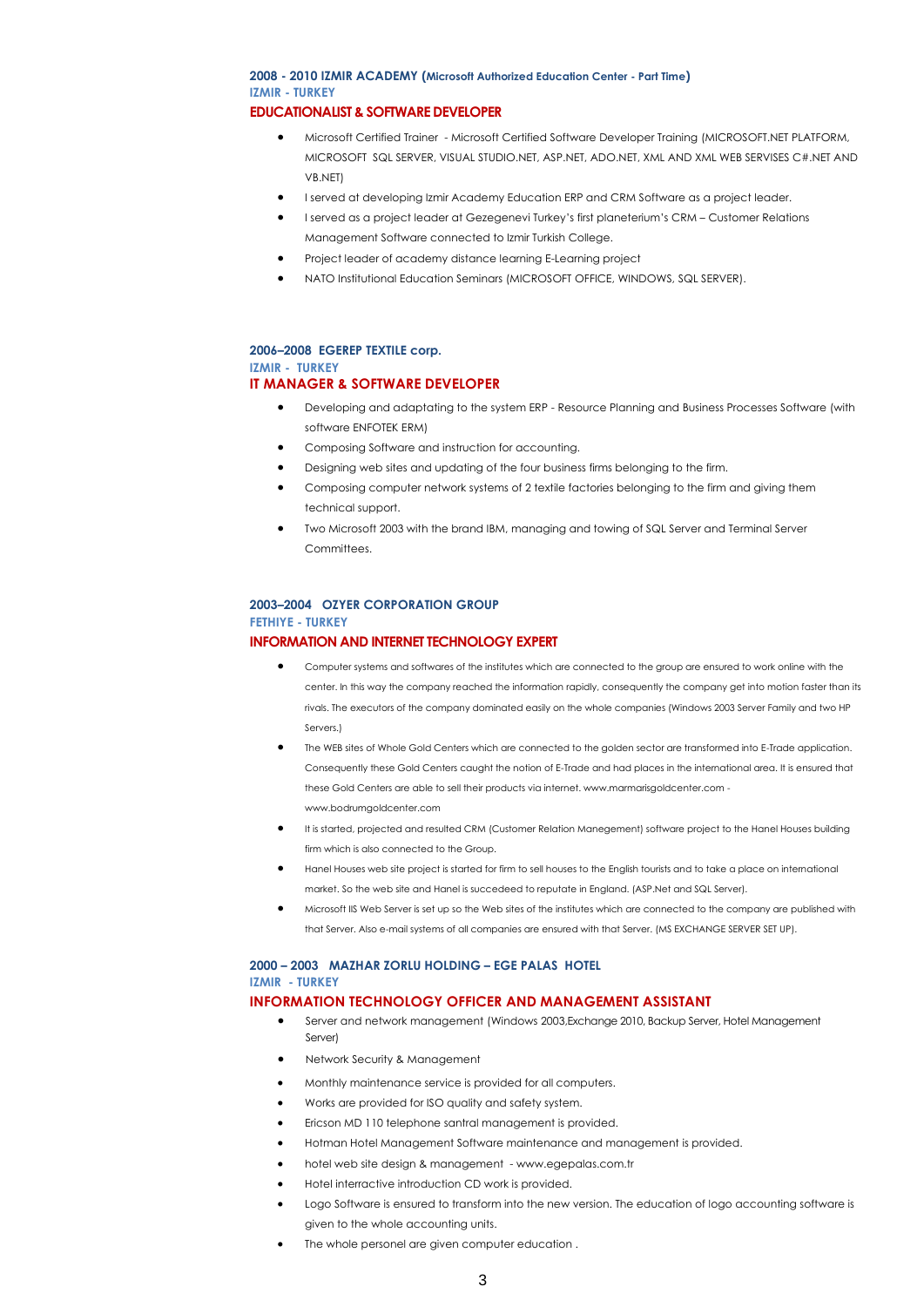#### **EDUCATION 2013 – 2015 BOGAZICI UNIVERSITY TURKEY**

• **Innovation and Entrepreneurship Certificate Program (e-learning)**

#### **2012 – 2014 MIDDLE EAST TECHNICAL UNIVERSITY TURKEY**

- **Department of Information Technology Certificate Program (e-learning)**
- **2012 - 2014 YILDIZ TECHNICAL UNIVERSITY TURKEY**
	- **The cetificate program of English (TOEFL) (e-learning)**
- **2015 -** (**continues to) ISTANBUL UNIVERSITY TURKEY**
	- **Economy (e-learning)**
- **2012 -** (**continues to) ANATOLIAN UNIVERSITY TURKEY**
	- **Management Information Systems (e-learning)**

#### **2005-2010 SAINT PETERSBURG STATE UNIVERSITY ST.PETERSBURG / RUSSIA**

• **Computer Science and Engineering - Computer Engineering**

**2002–2004 EGE UNIVERSITY TURKEY**

• **The cetificate program of computer programing and internet Technologies.**

#### **1997–2000 CINARLI ANATOLIAN TECHNICAL HIGH SCHOOL TURKEY**

#### • **Department of Machine and Graphic**

|                                         |                                                                                                                                                                                                                                                                                                                                                                                                                                                                                                                                                                                                                                                                                                                                       | <b>READING</b>                                                                                                                                                                                                                                                                                                                                                                                                                                                                                                                                                                                | <b>WRITING</b>                           | <b>SPEAKING</b>                                                                                                                                               | <b>CORPORATION</b>                                                                                                                                                                                                                                                              |
|-----------------------------------------|---------------------------------------------------------------------------------------------------------------------------------------------------------------------------------------------------------------------------------------------------------------------------------------------------------------------------------------------------------------------------------------------------------------------------------------------------------------------------------------------------------------------------------------------------------------------------------------------------------------------------------------------------------------------------------------------------------------------------------------|-----------------------------------------------------------------------------------------------------------------------------------------------------------------------------------------------------------------------------------------------------------------------------------------------------------------------------------------------------------------------------------------------------------------------------------------------------------------------------------------------------------------------------------------------------------------------------------------------|------------------------------------------|---------------------------------------------------------------------------------------------------------------------------------------------------------------|---------------------------------------------------------------------------------------------------------------------------------------------------------------------------------------------------------------------------------------------------------------------------------|
| <b>FOREIGN</b><br><b>LANGUAGE</b>       | <b>ENGLISH</b><br><b>RUSSIAN</b><br><b>ARABIC</b><br><b>TURKMEN</b>                                                                                                                                                                                                                                                                                                                                                                                                                                                                                                                                                                                                                                                                   | good<br>elementary<br>elementary<br>Good                                                                                                                                                                                                                                                                                                                                                                                                                                                                                                                                                      | aood<br>elementary<br>elementary<br>Good | intermediate<br>Intermediate<br>intermediate<br>Good                                                                                                          | Life Language<br>Overse s<br>Overseas<br>Overseas                                                                                                                                                                                                                               |
| <b>COURSES &amp;</b><br><b>SEMINARS</b> | 01.09.2004<br>01 03.2004<br>01.02.2004<br>01.09.2003<br>01.09.2003<br>01.05.2003<br>01.01.2003<br>01.08.2002<br>01.07.2002<br>01.06.2002<br>01.04.2002<br>01.02.2002<br>01.09.2001<br>01.10.2000<br>01.09.2000                                                                                                                                                                                                                                                                                                                                                                                                                                                                                                                        | World Informatics Fair Cebit The Whole Education Seminars<br>Kosgeb Education Seminars<br><b>English Education Seminars</b><br>Microsoft.NET Education Seminars<br>World Informatics Fair<br>Microsoft.NET Education Seminar<br>Mediasoft Macromedia Softwares Education Seminars<br><b>NLP Seminars</b><br><b>British Council Youth Camp</b><br>Microsoft Office XP Education Seminars<br>Time Management<br>LBS LOGO Accounting Softwares Technical Assistance Educations<br>Autocad Education Seminar<br>HOTMAN Hotel Management Software Education<br>ISO 9000 Quality Reliability System |                                          | 3 Days<br>1 Day<br>2 Months<br>1 Year<br>2 Days<br>2 Days<br>2 Days<br>1 Month Tudor<br>1 Week<br>2 Days<br>1 Month<br>1 Year<br>2 Months<br>1 Year<br>1 Year | Cebit<br>Kosgeb<br>Life Dil Kursu<br>Ege University<br>Cebit<br>Microsoft<br>Medyasoft<br><b>Tudor Education</b><br><b>British Council</b><br>Microsoft<br><b>Ege Palas Hotel</b><br>5A Computer<br>Chamber of<br><b>Mechanical Engineers</b><br>5A Computer<br>Ege Palas Hotel |
| <b>CERTIFICATES</b>                     | 2008<br>2008<br>2008<br>2008                                                                                                                                                                                                                                                                                                                                                                                                                                                                                                                                                                                                                                                                                                          | Chamber of Commerce Entrepreneurship Certified<br>Aegean Region Chamber of Industry Robot Race<br>Microsoft Certificated System Engineer<br>Microsoft Certificated Software Developer                                                                                                                                                                                                                                                                                                                                                                                                         |                                          |                                                                                                                                                               |                                                                                                                                                                                                                                                                                 |
| <b>AWARDS</b><br><b>RECEIVED</b>        | <b>MAZHAR ZORLU HOLDING – HOTEL EGE PALAS THE MOST SUCCESSFUL PERSONNEL AWARD</b><br><b>MICROSOFT EXAMPLE SOFTWARE PROJECT PRESENTATION AWARD</b><br><b>TURKEY INFORMATION SOCIETY SERVICE AWARD 2017</b><br>http://www.globax.com.tr/Haber/Web-Tasarim/turkiye-bilisim-dernegi-2017-en-yenilikci-proje-odulu-tekno-akilli-baret<br>TURKEY INFORMATION SOCIETY - STARS OF INNOVATION COMPETITION 2016 GLOBAL INNOVATION AWARD<br>http://www.globax.com.tr/Haber/Teknoloji/bilisim-yildizlari-2016-kuresel-inovasyon-onur-odulu<br><b>BAŞAKŞEHIR MUNICIPALITY LIVING LAB Entrepreneurship Award</b><br>http://www.globax.com.tr/Haber/Web-Tasarim/basaksehir-belediyesi-living-lab-tekno-baret<br>http://www.globax.com.tr/Odullerimiz |                                                                                                                                                                                                                                                                                                                                                                                                                                                                                                                                                                                               |                                          |                                                                                                                                                               |                                                                                                                                                                                                                                                                                 |
| <b>PATENTS AND</b><br><b>PUBLISHING</b> | <b>Tekno Akıllı Baret</b><br>AKILLI İ GÜVENLİĞİ EKİPMANI İLE MOBİL PERSONEL SAHA KARAR DESTE SİSTEMİ<br>http://www.globax.com.tr/upload/patent/gloits patent sinayi mulkiyet.pdf<br>TÜBİTAK 1507 AR-GE (TEKNO AKILLI BARET)<br>http://www.globax.com.tr/upload/tubitak/7160607 Proje Bitime Belgesi.pdf                                                                                                                                                                                                                                                                                                                                                                                                                               |                                                                                                                                                                                                                                                                                                                                                                                                                                                                                                                                                                                               |                                          |                                                                                                                                                               |                                                                                                                                                                                                                                                                                 |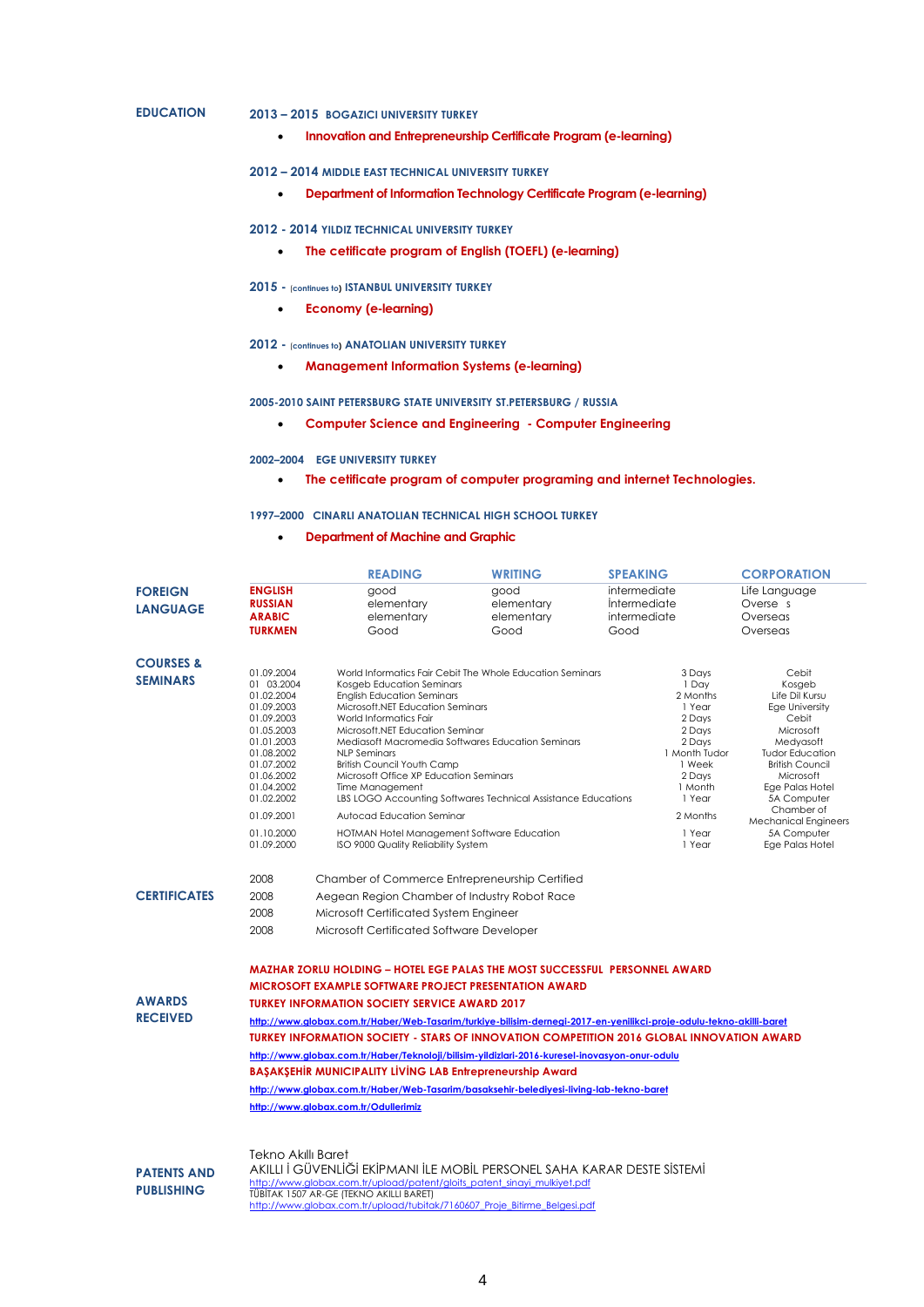| <b>SOME OF THE</b><br><b>SOFTWARES</b><br><b>USED AS</b><br><b>PROFESSIONAL</b> | Microsoft Visual Studio.NET, Microsoft Office, Corel Draw, AutoCad, 3DMax, Macromedia<br>Dreamweaver, Macromedia Fireworks, Macromedia Freehand, Macromedia Flash, Macromedia<br>Director, Mediator, Microsoft SQL Server 2000, Adobe Photoshop, Ulead Gif Animator, Corel<br>Photopaint, Ulead Media Studio, Acdsee, Microsoft Outlook, Cuteftp, Frontpage, LBS LOGO Muhasebe<br>Programları, NETSİS Muhasebe Programları, LINK Muhasebe Programları, SAP S/4 HANA, SAP Business<br>One                                                                                                                                                                                                                                                                                                                                                                                                                                                                                                                                                                                                                                                                                                                                         |                                                                                |  |  |  |
|---------------------------------------------------------------------------------|----------------------------------------------------------------------------------------------------------------------------------------------------------------------------------------------------------------------------------------------------------------------------------------------------------------------------------------------------------------------------------------------------------------------------------------------------------------------------------------------------------------------------------------------------------------------------------------------------------------------------------------------------------------------------------------------------------------------------------------------------------------------------------------------------------------------------------------------------------------------------------------------------------------------------------------------------------------------------------------------------------------------------------------------------------------------------------------------------------------------------------------------------------------------------------------------------------------------------------|--------------------------------------------------------------------------------|--|--|--|
| <b>PROGRAMMING</b><br><b>LANGUAGES</b>                                          | Microsoft .NET, VB.NET, C#.NET, ADO.NET, ASP.NET, ASP, JAVA, VB Script, DHTML, XML, CGI, JavaScript,<br>.NET Framework Programming, Android Programming, PHP & Codelgniter                                                                                                                                                                                                                                                                                                                                                                                                                                                                                                                                                                                                                                                                                                                                                                                                                                                                                                                                                                                                                                                       |                                                                                |  |  |  |
| <b>DATA BASE</b>                                                                | Fox Pro, MS SQL Server, MS Access, Postgresql, T-SQL                                                                                                                                                                                                                                                                                                                                                                                                                                                                                                                                                                                                                                                                                                                                                                                                                                                                                                                                                                                                                                                                                                                                                                             |                                                                                |  |  |  |
| <b>OPERATING</b><br><b>SYSTEMS AND</b><br><b>NETWORK</b><br><b>SYSTEMS</b>      | Microsoft Windows 95, Microsoft Windows 98, Microsoft Windows 2000, Microsoft Windows XP, Microsoft<br>Windows NT4.0, Microsoft Windows 2000 Server, Microsoft Windows 2003 Server, Microsoft Windows<br>2016 Server, Microsoft Exchange, Microsoft SQL Server, Microsoft ISA Server, MS Systems Management<br>Server, MS SharePoint Portal Server, MS Commerce Server, Linux, Unix, LAN (Local Area<br>Network), WAN(Wide Area Newtwork)                                                                                                                                                                                                                                                                                                                                                                                                                                                                                                                                                                                                                                                                                                                                                                                        |                                                                                |  |  |  |
| <b>PROFESSIONEL</b><br><b>WORKS</b>                                             | <b>EDUCATION PROJECTS</b><br>Izmir Provincial Health Directorate of Information Technology Department<br>Microsoft Certified Software Developer Training (MICROSOFT.NET PLATFORM, MICROSOFT SQL SERVER, VISUAL<br>STUDIO.NET, ASP.NET, ADO.NET, XML AND XML WEB SERVISES C#.NET AND VB.NET                                                                                                                                                                                                                                                                                                                                                                                                                                                                                                                                                                                                                                                                                                                                                                                                                                                                                                                                       |                                                                                |  |  |  |
|                                                                                 | NATO - North Atlantic Treaty Organization of Information Technology Department<br>Microsoft Certified Software Developer Training (MICROSOFT.NET PLATFORM, MICROSOFT SQL SERVER, VISUAL<br>STUDIO.NET, ASP.NET, ADO.NET, XML AND XML WEB SERVISES C#.NET AND VB.NET<br>Commander of the Navy of the Republic of Turkey<br>Microsoft Certified Software Developer Training (MICROSOFT.NET PLATFORM, MICROSOFT SQL SERVER, VISUAL<br>STUDIO.NET, ASP.NET, ADO.NET, XML AND XML WEB SERVISES C#.NET AND VB.NET)<br><b>WEB SITE PROJECTS</b><br>www.uniqbis.com - www.globsa.com - www.asfarma.com - www.globax.com.tr - www.gloits.com<br>www.protechtio.co - www.perfectocrm.com - www.gtiglobal.com.tr- www.gti-transport.com<br>www.e-emir.com - www.entegsis.com - www.teknoakillibaret.com - www.mdcpharma.com.tr<br>www.salkimorman.com.tr - www.irisas.com.tr - www.saglikdolabim.com - www.asfarma.uz<br><b>SOFTWARE PROJECTS</b><br>Techno Smart Helmet Design and Software Development (R&D) - www.technosmarthelmets.com<br>RTLS -Real Time Location Systems Design and Software Development (R&D) - www.gloits.com<br>$\bullet$<br>Conctruction Manager ERP Software Development (R&D) - www.globax.com.tr<br>$\bullet$ |                                                                                |  |  |  |
|                                                                                 |                                                                                                                                                                                                                                                                                                                                                                                                                                                                                                                                                                                                                                                                                                                                                                                                                                                                                                                                                                                                                                                                                                                                                                                                                                  |                                                                                |  |  |  |
|                                                                                 |                                                                                                                                                                                                                                                                                                                                                                                                                                                                                                                                                                                                                                                                                                                                                                                                                                                                                                                                                                                                                                                                                                                                                                                                                                  |                                                                                |  |  |  |
|                                                                                 |                                                                                                                                                                                                                                                                                                                                                                                                                                                                                                                                                                                                                                                                                                                                                                                                                                                                                                                                                                                                                                                                                                                                                                                                                                  |                                                                                |  |  |  |
|                                                                                 |                                                                                                                                                                                                                                                                                                                                                                                                                                                                                                                                                                                                                                                                                                                                                                                                                                                                                                                                                                                                                                                                                                                                                                                                                                  |                                                                                |  |  |  |
|                                                                                 |                                                                                                                                                                                                                                                                                                                                                                                                                                                                                                                                                                                                                                                                                                                                                                                                                                                                                                                                                                                                                                                                                                                                                                                                                                  |                                                                                |  |  |  |
|                                                                                 |                                                                                                                                                                                                                                                                                                                                                                                                                                                                                                                                                                                                                                                                                                                                                                                                                                                                                                                                                                                                                                                                                                                                                                                                                                  |                                                                                |  |  |  |
|                                                                                 | Entegsis ERP Software Development (R&D) - www.entegsis.com                                                                                                                                                                                                                                                                                                                                                                                                                                                                                                                                                                                                                                                                                                                                                                                                                                                                                                                                                                                                                                                                                                                                                                       |                                                                                |  |  |  |
| <b>HOBBIES,</b><br><b>ACTIVITIES</b>                                            | Computer, Science/Technology, Volunteer Works, internet, Business World, Book,<br>Music, Auto, Chess, Travel, Cinema, Sport, Theatre, TV, Food                                                                                                                                                                                                                                                                                                                                                                                                                                                                                                                                                                                                                                                                                                                                                                                                                                                                                                                                                                                                                                                                                   |                                                                                |  |  |  |
| <b>REFERENCES</b>                                                               | Orhan Yeğin<br>Grand National Assembly of Turkey Administrative<br>Officer 27th Term Deputy of Ankara                                                                                                                                                                                                                                                                                                                                                                                                                                                                                                                                                                                                                                                                                                                                                                                                                                                                                                                                                                                                                                                                                                                            | <b>Turgut Kayalar</b><br><b>Technology and Economics Consultant</b>            |  |  |  |
|                                                                                 | Ebubekir Şimşek<br>Asaş Aluminum- IT Director                                                                                                                                                                                                                                                                                                                                                                                                                                                                                                                                                                                                                                                                                                                                                                                                                                                                                                                                                                                                                                                                                                                                                                                    | Doc. Dr. Selçuk Çebi<br>Yıldız Technical University - institute director.      |  |  |  |
|                                                                                 | <i><b>Izzet Demir</b></i><br>GTI GLOBAL - Director                                                                                                                                                                                                                                                                                                                                                                                                                                                                                                                                                                                                                                                                                                                                                                                                                                                                                                                                                                                                                                                                                                                                                                               | <b>Mehmet Yeşiltepe</b><br>FIT SOLUTION - TAC CONSULTANCY -<br><b>Director</b> |  |  |  |